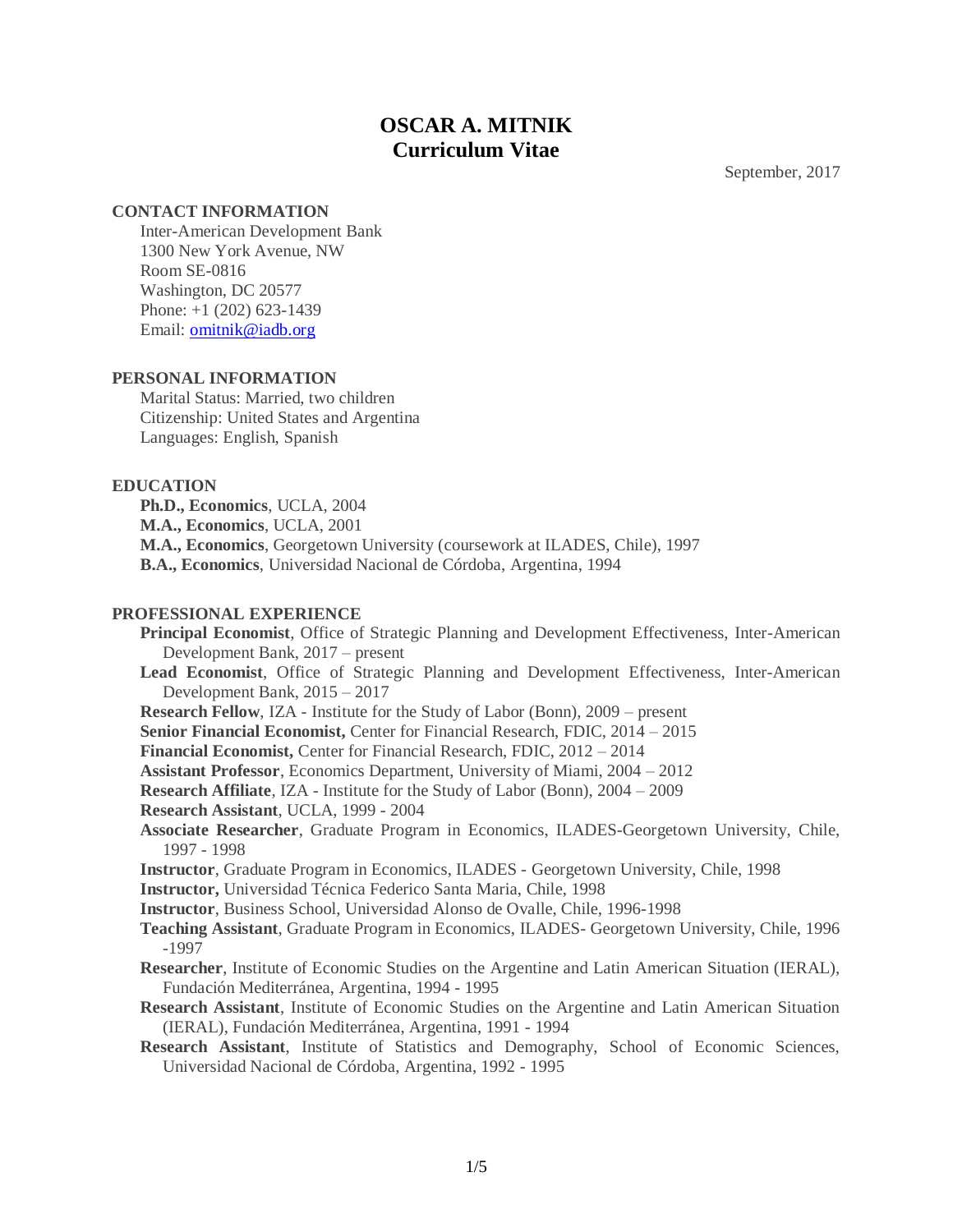#### **PUBLICATIONS**

- "Unobservable, but unimportant? The relevance of usually unobserved variables for the evaluation of labor market policies" (with Marco Caliendo and Robert Mahlstedt), *Labour Economics*, Vol. 46, 14-25, June 2017.
- "Developing skills on the job and for the job" (with Carla Calero, Alessandro Maffioli and Laura Ripani) in *2017 Development in the Americas: Better Spending for Skills Development: An Evidence-Based Policy Approach*, M. Busso, J. Cristia, D. Hincapie, J. Messina, L. Ripani (eds.), IADB, 2017.*.*
- "Stress Testing Banks: Whence and Whither?" (with Pavel Kapinos and Christopher Martin), *Journal of Financial Perspectives*, forthcoming.
- "A Top-down Approach to Stress-testing Banks" (with Pavel Kapinos), *Journal of Financial Services Research*, Vol. 49, Issue 2, 229-264, June 2016.
- "Comparing Treatments across Labor Markets: An Assessment of Nonexperimental Multiple-Treatment Strategies" (with Carlos Flores), *Review of Economics and Statistics*, Vol. XCV, Number 5, 1691-1707, December 2013.
- "Dealing with Limited Overlap in Estimation of Average Treatment Effects" (with Richard Crump, V. Joseph Hotz and Guido Imbens), *Biometrika*, Vol. 96, Number 1, 187-199, March 2009.
- "Nonparametric Tests for Treatment Effect Heterogeneity" (with Richard Crump, V. Joseph Hotz and Guido Imbens), *Review of Economics and Statistics*, Vol. XC, Number 3, 389-405, August 2008.

#### **WORKING PAPERS**

- "Managerial Power and CEO Compensation in Financially Distressed Firms" (with Qiang Kang and Sheng Guo), January 2017. *Under review.* [Earlier version circulated as IZA Discussion Paper No. 3857.]
- "Comparing the Results of Youth Training Programs in Latin America and the Caribbean" (with Laura Ripani and David Rosas-Shady", *Inter-American Development Bank Discussion Paper* No. IDB-DP-484, October 2016.
- "The Effects of Female Labor Force Participation on Obesity" (with Pedro Gomis-Porqueras, Adrian Peralta-Alva and Maximilian Schmeiser), IZA Discussion Paper No. 6071, October 2011. *Revision requested.*
- "How do Training Programs Assign Participants to Training? Characterizing the Optimal Assignment Rules of Government Agencies for Welfare-to-Work Programs in California", December 2009. [Earlier version circulated as IZA Discussion Paper No. 4024.] *Revision requested*.
- "Intergenerational transmission of welfare dependency: The effects of length of exposure", June 2010.
- "Differential Effects of Welfare-to-Work Programs: Identification with Unknown Treatment Status", December 2005.

## **WORK IN PROGRESS**

- "Employment, Earnings and Wages: A Lifecycle Analysis for Latin American and the Caribbean" (with Carla Calero, Juan Mejalenko and Laura Ripani).
- "The impact of the Metropolitano BRT in Lima on housing prices and access to jobs" (with Daniel Oviedo, Lynn Scholl and Patricia Yañez Pagans).
- "Mass-transit train interventions in Lima, Perú" (with Daniel Martinez and Patricia Yañez Pagans).
- "Assessing the impact of roads interventions on growth using luminosity data for Haiti" (with Raúl Sánchez and Patricia Yañez Pagans).
- "Access to long-term financing and the productivity of rural producers in Mexico" (with Gabriela Aparicio and María Paula Gerardino).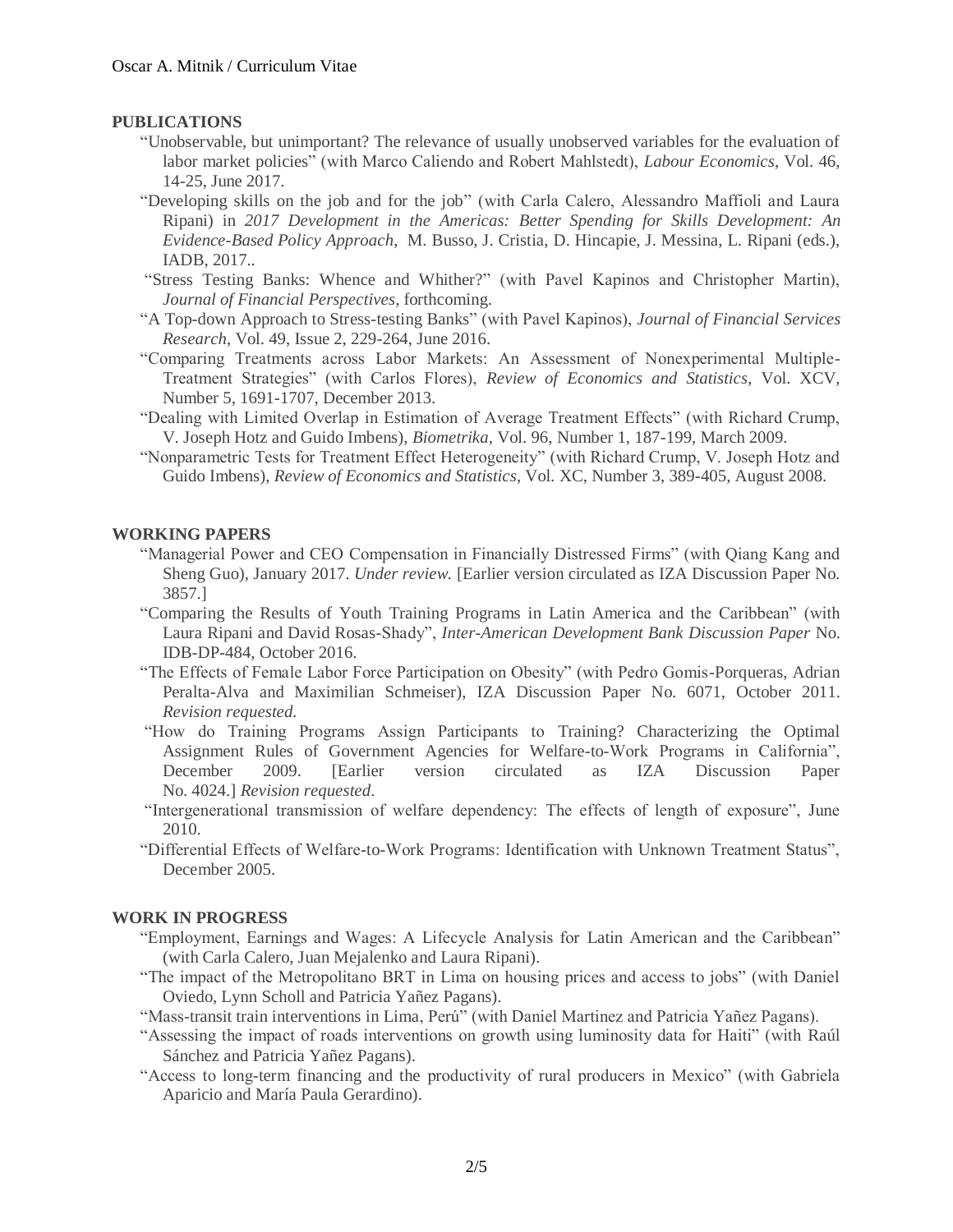- "The effectiveness of short-term v. long-term access credit policies in rural Mexico" (with Gabriela Aparicio and María Paula Gerardino).
- "The impact of group-specific local labor market conditions on the effects of training programs: The case of Job Corps" (with German Blanco Lobo, Alfonso Flores-Lagunes, and Carlos Flores).
- "Pork Politics: Earmarks Allocation and Political Competition in U.S. Congressional Elections" (with Luca Bossi).

## **PUBLICATIONS AND RESEARCH PAPERS IN SPANISH**

- "Education and Economic Growth of Provinces in Argentina", *Revista de Análisis Económico – Economic Analysis Review*, Volume 14, No. 2, 44-85, November 1999
- "Lecture Notes on Income Distribution and Poverty", Lecture Notes Series D-8, Graduate Program in Economics ILADES - Georgetown University, Chile, March 1999
- "Education and Poverty: A Study of Greater Córdoba", Estudios, Year XIX, No. 79, IEERAL, Córdoba, October/December 1996
- "Poverty and Income Distribution: Dynamics and Special Features. Greater Buenos Aires, 1974-94" (with Silvia Montoya), Estudios, Year XVIII, No. 74, IEERAL, Córdoba, July/Sept 1995.
- "Evolution of Poverty and Income Distribution in Argentina", (with Silvia Montoya), Novedades Económicas, Year 17, No. 172-173, IEERAL, Córdoba, April-May 1995.
- "Accumulation of Human Capital: Determinant of Poverty?" (with Silvia Montoya), Proceedings XXIX Meeting Argentine Association of Political Economy, October 1994.
- "Who Benefits from the Education System?" (with Silvia Montoya), Novedades Económicas, Year 16, No. 161, IEERAL, Córdoba, May 1994.
- "Urban Poverty in Argentina: The Case of Greater Buenos Aires" (with Silvia Montoya), Estudios, Year XVI, No. 65, IEERAL, Córdoba, April/June 1993.
- "Extent of Poverty in the Retirement Age" (with Silvia Montoya), Novedades Económicas, Year 14, No. 144, IEERAL, Córdoba, December 1992.

## **AWARDS**

- Guest Researcher, IZA- Institute for the Study of Labor (Bonn), October 2008 (one-week visit), June - July 2010 (two-week visit), July - August 2011 (one-week visit)
- Emerging Scholars Program, University of Kentucky Center for Poverty Research, November 2008 (one-week visit)
- Visiting Scholar, Institute for Research on Poverty, University of Wisconsin-Madison, 2007 -2008 (two-week visit in Mach 2008)
- James W. Mclamore Summer Award, University of Miami, 2005, 2007 and 2010
- Dissertation Fellowship, UC Institute for Labor and Employment, 2002 2003
- Pauley Foundation Fellowship, UCLA, 2001-2002 and 1998-1999
- Konrad Adenauer Foundation Fellowship, ILADES Georgetown University, Chile, 1995-1997
- First Prize, Newspaper "El Cronista" National Competition of Undergraduate Economics Papers, for the paper "An Analysis of Unemployment in Greater Buenos Aires", 1994

## **GRANTS**

IRP-USDA RIDGE Grant for the project "The unintended consequences of the EITC: The effects on obesity of increased labor force participation" (with Pedro Gomis-Porqueras and Adrian Peralta-Alva). Principal Investigator: Oscar Mitnik; Amount: \$40,000; Period: July 2008 – May 2010.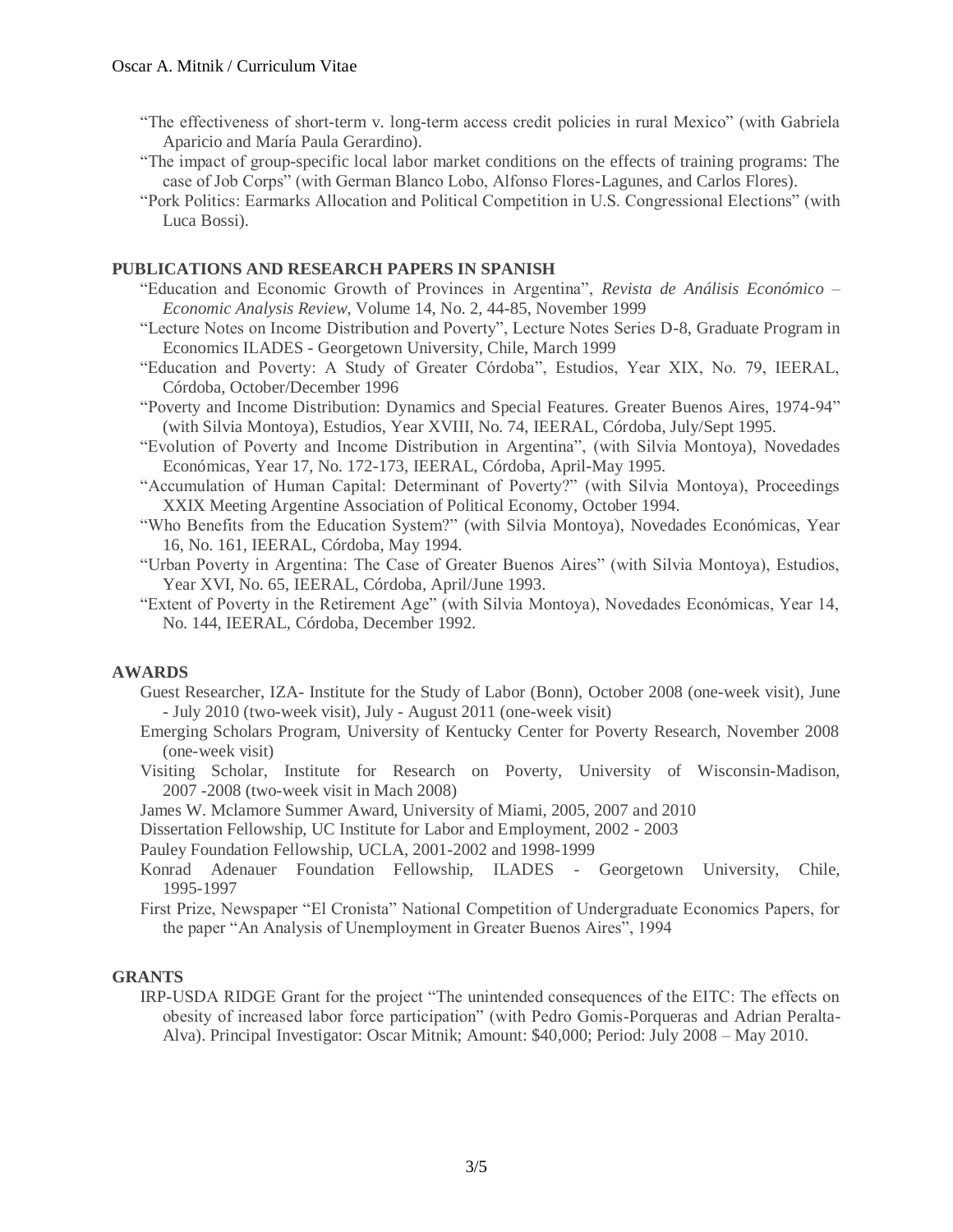#### **CONFERENCE PRESENTATIONS**

- 2017: Society of Labor Economics Annual Meeting, Raleigh; Latin American & the Caribbean Economic Assoc. Annual Meeting, Buenos Aires, Argentina (scheduled)
- 2014-2016: Latin American & the Caribbean Economic Assoc. Annual Meeting, Medellín, Colombia; First LMK Impact Evaluation Workshop, IADB, Washington, DC; Social and labour market policy evaluation with administrative data Workshop, Luxembourg; Annual Meeting Impact Evaluation Network (IEN), Washington, DC; American Economic Association Annual Meeting, Philadelphia
- 2011-2013: Latin American & the Caribbean Economic Assoc. Annual Meeting, Santiago, Chile; Second UCLA Alumni Conference
- 2008-2010: Third World Conference SOLE and EALE, London; IRP Summer Research Workshop, Madison; Annual Meeting Impact Evaluation Network (IEN), Bogota, Colombia; 2009 Food Assistance and Nutrition RIDGE Conference, Washington D.C.; Latin American & the Caribbean Economic Assoc. Annual Meeting, Buenos Aires, Argentina; Latin American Meeting Econometric Society, Buenos Aires, Argentina; Society of Labor Economics Annual Meeting, Boston; American Economic Association Annual Meeting, San Francisco; American Finance Association Annual Meeting, San Francisco; Second IZA/IFAU Conference on Labor Market Policy Evaluation, Bonn, Germany; IRP Summer Research Workshop, Madison
- 2003-2007: Latin American Meeting Econometric Society, Bogota, Colombia; IRP Summer Research Workshop, Madison; North American Econometric Society Summer Meeting, Duke University, 2007; Southern Economic Association Annual Meetings, Charleston; IFAU/IZA Conference on the Evaluation of Labor Market Policies, Uppsala; North American Econometric Society Summer Meeting, University of Minnesota; Workshop on Education and Training, organized by the Centre for European Economic Research (ZEW), Mannheim (Germany); North American Econometric Society Summer Meeting, Northwestern University; Latin American and Caribbean Economic Society Annual Meeting, Mexico

## **SEMINAR PRESENTATIONS**

2014-2016: Inter-American Development Bank; Urban Institute; Rand

- 2011-2013: Binghamton University; Abt Associates; Census Bureau; Federal Deposit Insurance Corporation; Institute for Defense Analyses; Queens College, University of London; Science and Technology Policy Institute; Tulane University; Florida Atlantic University
- 2008-2010: Freiburg University, Germany; IZA (Germany); Tinbergen Institute, Amsterdam; Inter-American Development Bank; University of Michigan, Ann Arbor; Florida International University; UKCPR, University of Kentucky; IRP, University of Wisconsin-Madison
- 2003-2007: Universidad de Córdoba (Argentina); Universidad Carlos III (Spain); Florida International University; University of Miami; Harris School, University of Chicago; Federal Reserve Bank of Chicago; IZA (Germany); El Colegio de México (Mexico); CIDE (Mexico); UCLA

## **REFEREE**

Agricultural and Resource Economics, American Economic Journal: Economic Policy, Econometrics Journal, Economic Development and Cultural Change, Empirical Economics, European Economic Review, Evaluation Review, Industrial and Labor Relations Review, International Journal of Manpower, Journal of the American Statistical Association, Journal of Business and Economic Statistics, Journal of Development Studies, Journal of Development Effectiveness, Journal of Economic Behavior and Organization, Journal of Globalization and Development, Journal of the European Economic Association, Journal of Human Resources, Journal of Labor Economics, Journal of Policy Reform, Journal of Population Economics, Journal of Public Economics, Latin American Journal of Economics, National Science Foundation, Revista de Análisis Económico-Economic